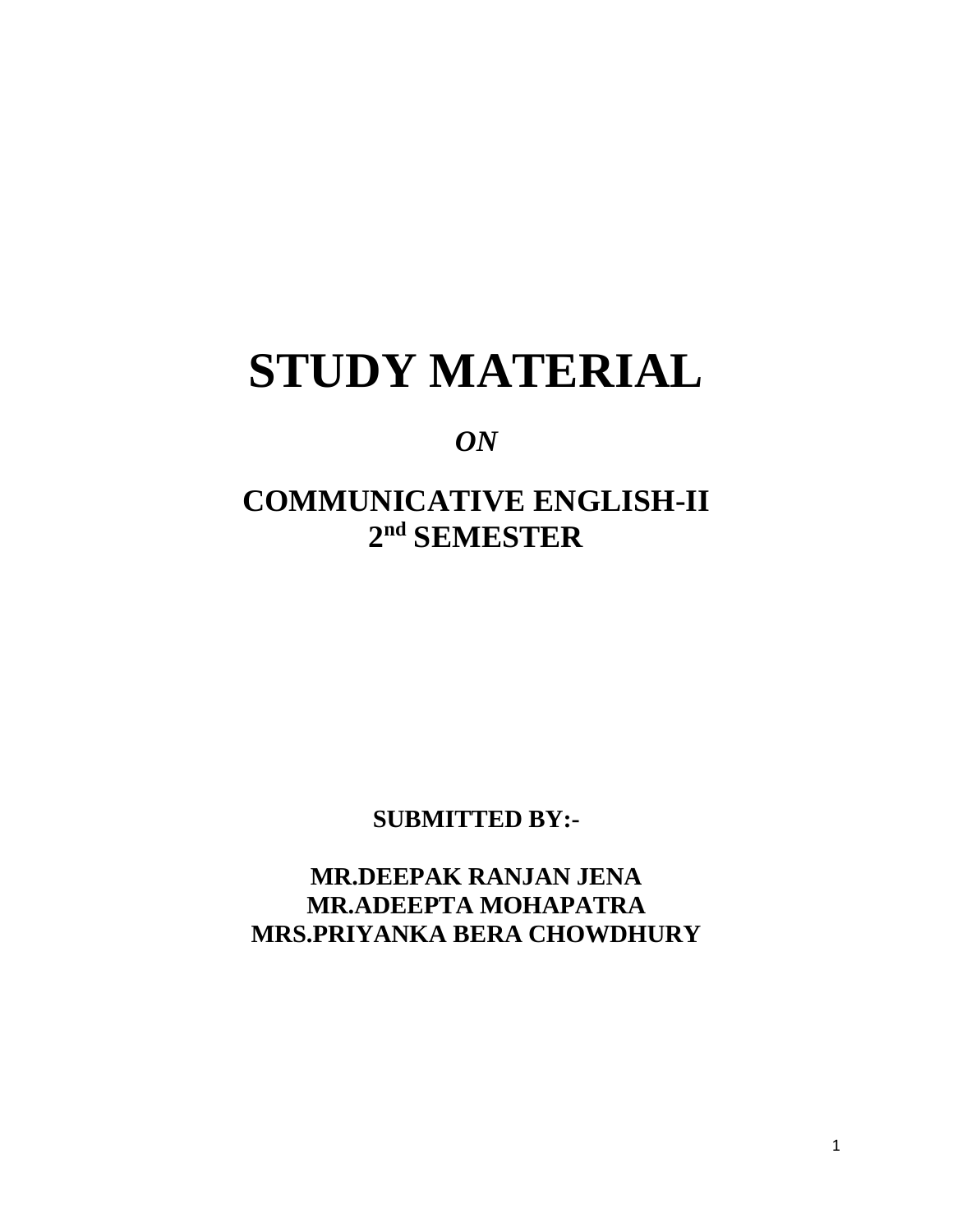#### **CHAPTER-1**

#### **Q.1- Define communication. Describe the process of communication with diagram and also state the factors responsible for it.(2014,2016)**

#### **Ans:**-

-Communication is derived from the Latin word **"Communication"** and **"Communicare"**. It means to share.

- Communication is all about sharing of knowledge and feelings with other persons.

- The ability to communicate with the help of language distinguishes human beings from animals.

- Communication is the exchange of means between individuals through a common system of symbols.

- Communication is all about conveying information through the exchange of thoughts, messages or information as by speech, visuals, signals, writing or behaviour.

#### **PROCESS / STAGES OF COMMUNICATION**

The following are the stages of effective communication.

#### **1. SENDER**

Sender is a person or group of organisation, who has an idea or information which he wants to communicate to others. The process of Communication always starts with the sender.

#### **2. MESSAGE**

The information that the sender wants to convey in physical form which can be understand by the receiver is known as message. Message always has its own meaning.

#### **3. MEDIUM / SOURCE**

The method used to send the message is known as medium of source. The followings are the different methods for different situations:

(i) In case of oral is equal to spoken.

(ii) In case of electronic means is equal to TV, Mobile phone, Fax, Email.

(iii) In case of paper based letter, memo, paster, etc.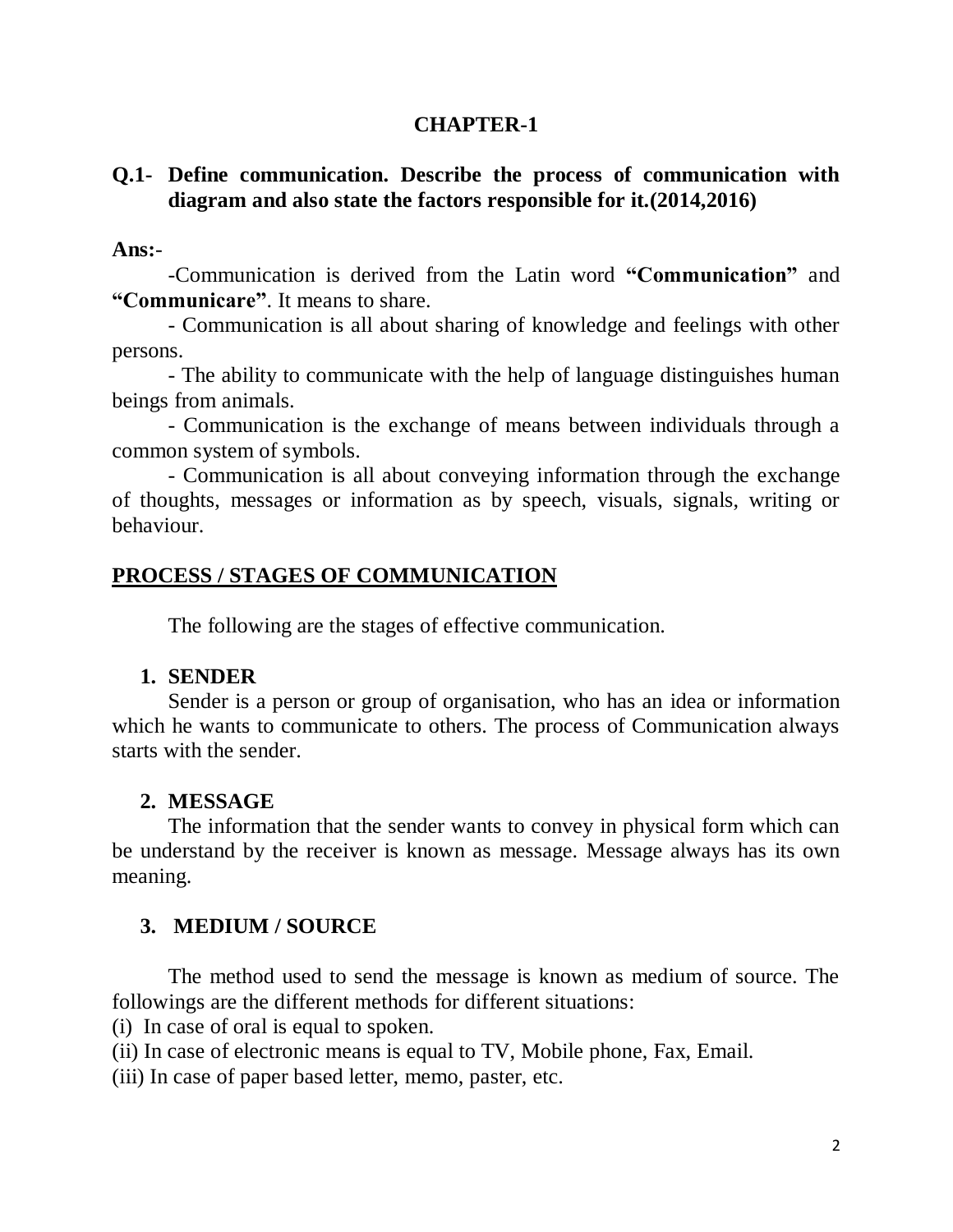#### **4. ENCODING**

Attaching a meaning to the message sent by the sender is known as encoding. Encoding is generally created by the sender.

#### **5. RECEIVER**

The Person, group or organisation that receives the message sent by the sender is known as receiver.

#### **6. DECODING**

Attaching a meaning to the message received by the receiver is known as decoding. Decoding is generally created by the receiver.

#### **7. FEEDBACK / REPLY**

It is the main part of successful communication. Feedback is nothing but the response or reply of the receiver in the form of some action.

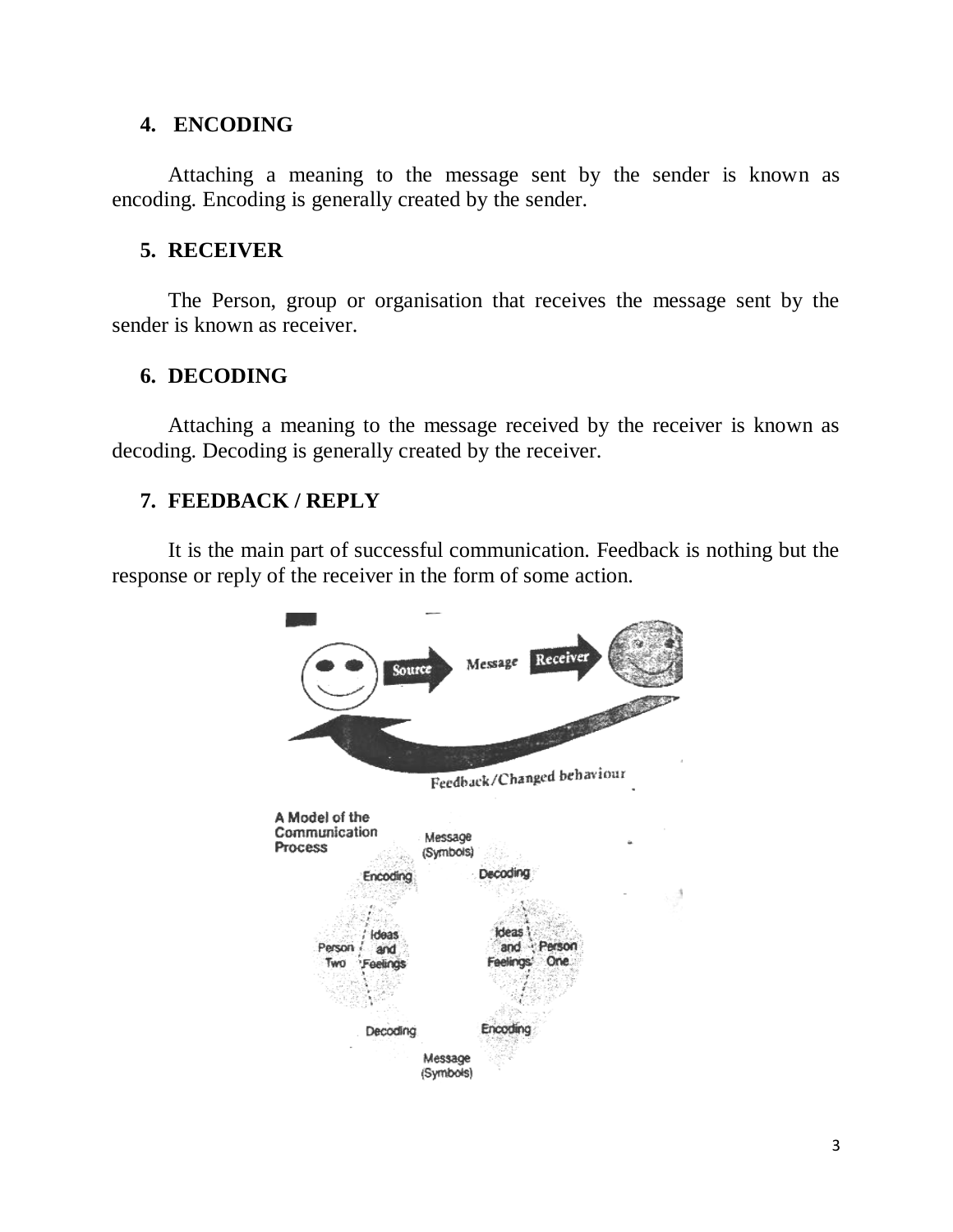#### **Q.2:- Difference between one-way communication model and two-way communication model with diagram and examples.(2015,2017)**

#### $Ans: -$ **COMMUNICATION MODEL**

Communication model indicates that how a communication is effective between two persons of more than two persons. Communication model is generally divided into two types.

1. One way communication Model

2. Two way communication Model

#### **(I) One way Communication Model:-**

One way Communication Model is one way traffic where flow of idea is restricted from one side only.



Here the message from the sender side is only restricted to the receiver. Examples of One way communication include Television, Radio, Writing, Speeches, Programs, etc.

#### **(II) Two way Communication Model:-**

After getting the message if the receiver sends the reply of feedback to the sender, It is known as Two way communication model.



Examples of Two way communication include Telephone conversation, instant messaging, Face to Face conversation etc.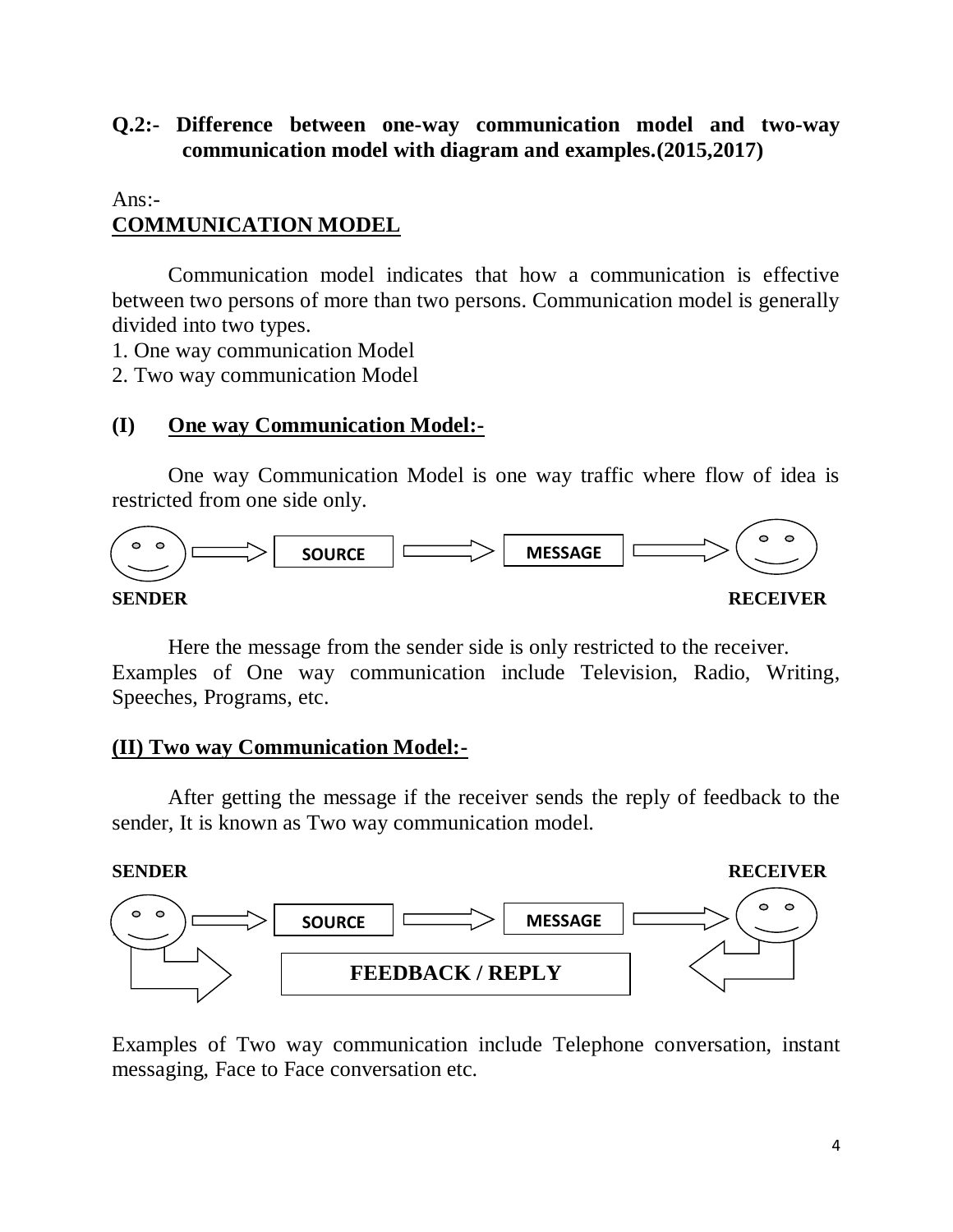#### **Q.3:- What role is played by "feedback" in the process of Communication? (2016)**

#### **Ans:- Feedback**

Feedback is an integral part of a successful and effective communication. The source or the sender will not come to know whether the communication that they have sent has been successful, i.e. whether the receiver has understood the meaning or not, unless they receive some feedback. Feed back is thus the response of the receiver in the form of some action of gesture of some may be asking more questions or calling further explanations.

1) It completes the whole process of communication and makes of continuous.

2) It sustains communication process.

3) It is a basis for measuring the effectiveness of communication.

4) The Process of communication finishes only when the vicious cycle ends up with feedback.

Feedback is a system where the reaction of response of the receiver reaches to the sender after he has interpreted the message. Feedback is inevitably essential to make Two- way communication effective.



#### **Q.4:- What is Code? How it is important in the process of Communication?(2015)**

#### **Ans:-**

Code is communication, set of symbols and rules for their manipulation, by which the symbols can be made to carry information. By this extended definition all written and spoken languages are codes. While these are sufficient and actually quite efficient in transmission of information, they are at times ambiguous and are highly inefficient for telecommunication. In communication and information processing, code is a system of rules to convert information - such as a letter, word, sound, image or gesture-into another form of represents sometimes shortened or secret, for communication through a channel or storage in a medium.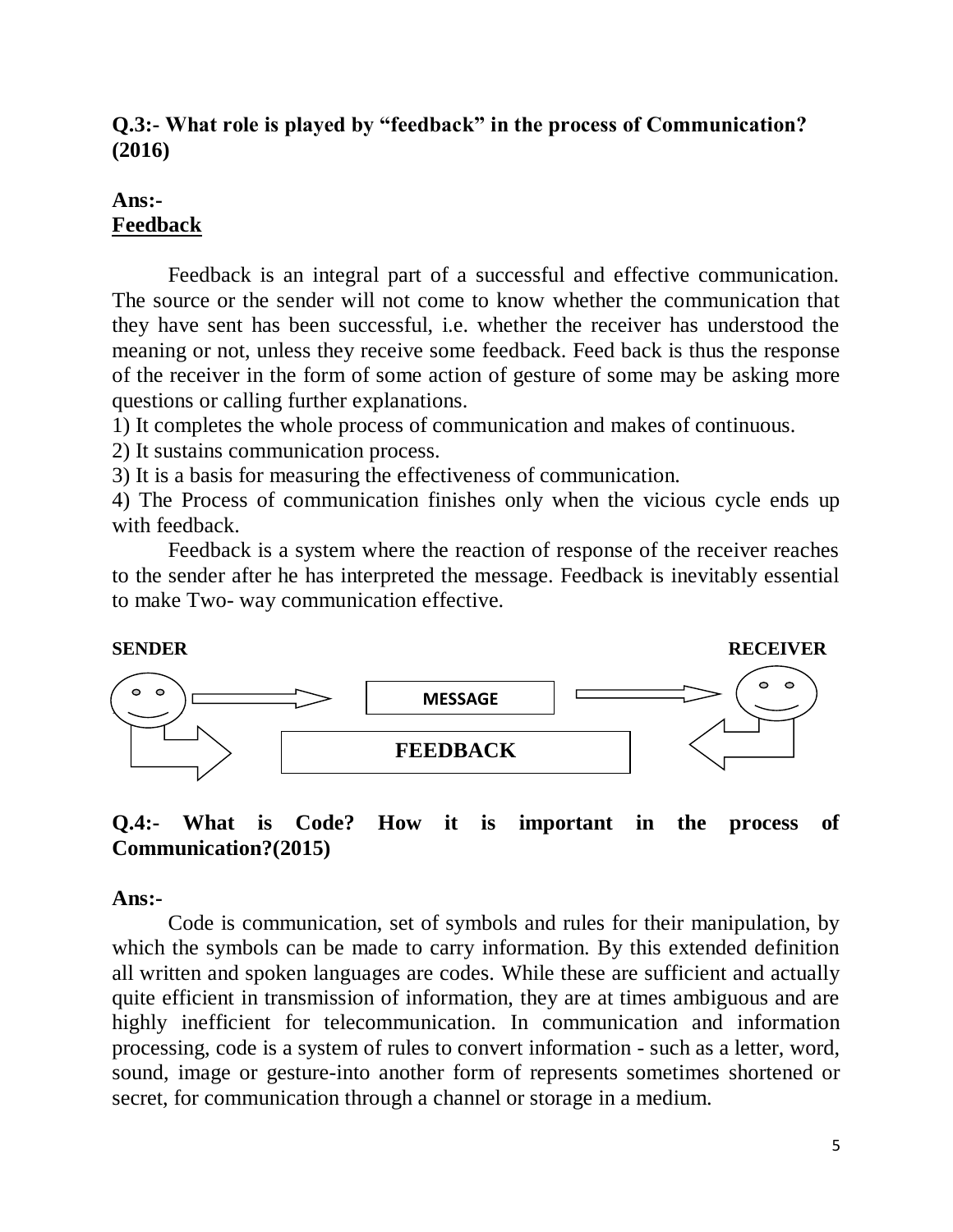#### **Q.5:- Discuss importance of Communication through English.(2016,2017)**

**Ans:-**

Communication is a skill which involves systematic and continuous process of speaking, listening and understanding. Most people are born with the physical ability to talk, but we must learn to speak well and communicate effectively. Speaking, listening and our ability to understand verbal and nonverbal cues are the skills by observing other people and modeling our behavior on what we see and perceived. We are also taught some communication skills directly through education. By bringing those skills into practice and getting them evaluated. The face of modern India is changed drastically due to globalization it has brought to India different cultures.In today's world of competition no organizations want to remain local their aim is to expand all over the world. Keywords: English communication, speaking, listening and understanding introduction English is acknowledged passport to better education and employment opportunities. English language plays a crucial role to weave the world into a single thread. English has a status of a second language in almost all the countries where it is not the first language. To acquire simple language for day to day communication is main aim of learning any language. Inturn, today's workforce is expected to be highly competent to continually improve skills and engage in lifelong learning. Language is a skill, like any other skill until and unless we practice the skill mastery is highly impossible. The aim of learning a language indirectlylinks with the LSRW skills that are to be developed. As a universal process communication influence the activities of the human community at large. Social development is a prominent feature of effective techniques of communication, which is necessary for sustaining the growth and development. The need for learning a language arises from the point of view of its adaptability, productivity, utility, universality and teachablity. Communication is a sharing of feelings, ideas and opinions with others. This can be intellectual, thoughts with others. The two-way processes of communication motivates, inform, suggests, warns, orders, changing behavior and to establish better relationships to make interaction meaningful and make oneself understood. Communication becomes effective when a communicator is effective enough to communicate competently, simply, clearly sincerely and dynamically. Communication is essential for close sympathetic relationships in a society and for transformation of men, material and thoughts from one place to another. This process involves initiation reception and response that serve as feedback. Hence, communication is interactive by nature. Today the compulsions of learning English are no longer merely political but scientific and technological. And no longer is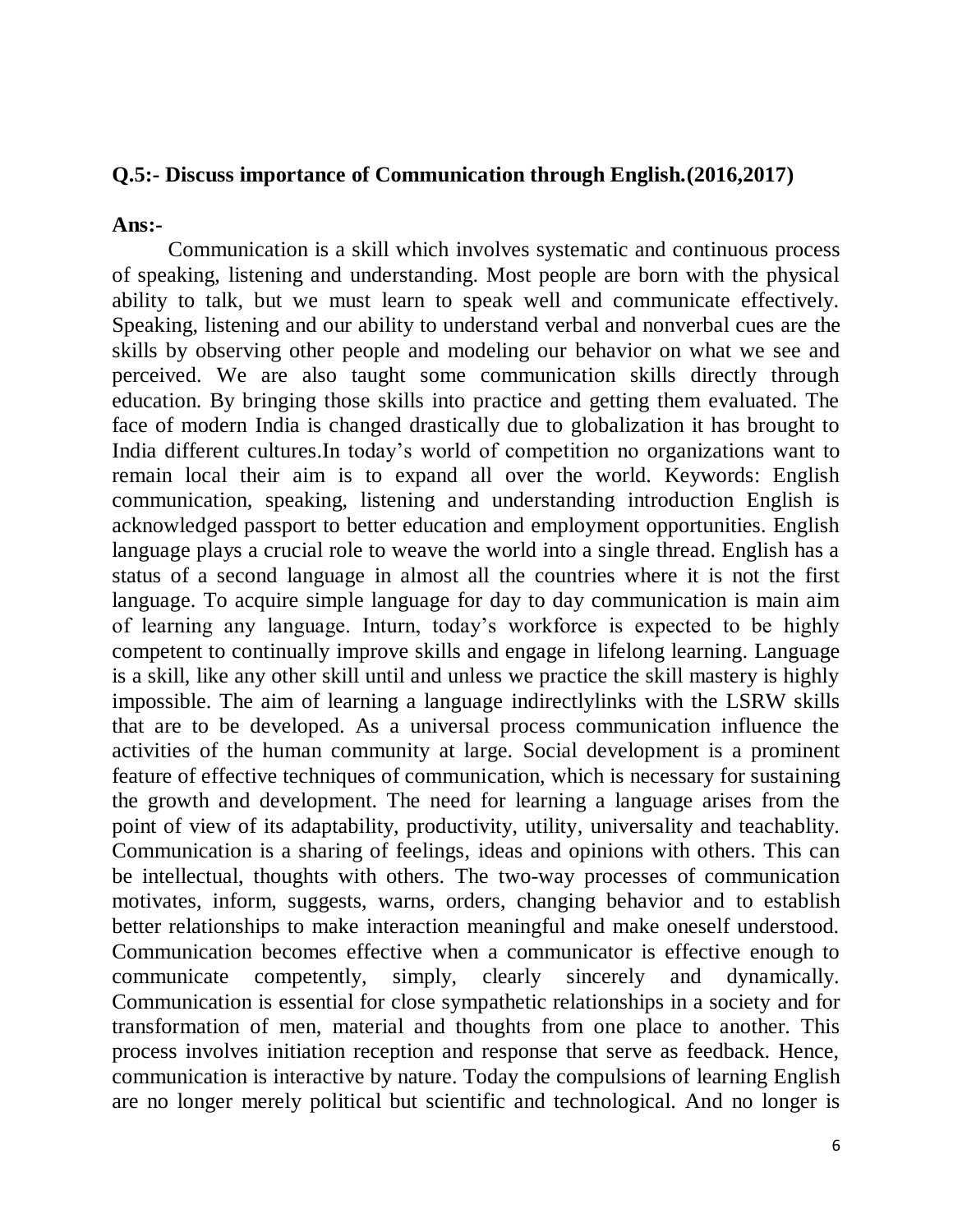English language of Great Britain only; it is the language required by the world for greater understanding; it is the most international of languages. English has become a global language a connecting link, a language of modern science and technologies, a language of latest sciences, like information technology and space science, a language of all competitive examination be they the state level, national level or international level. Whether we realize it or not we are now living in the world of information and communication technology.

#### **CHAPTER-2**

#### **Q.1:- Define unsystematic or informal flow of Communication. Trace out itsmerit and demerits?(2015,2017)**

#### **Ans:**- **INFORMAL COMMUNICATION / GRAPEVINE COMMUNICATION**

- Informal communication ignores all formality prescribes communication networks. It exists side by side with a formal network.

- Informal communication is not recorded anywhere; mostly it takes the oral medium.

- Informal communication is not pre-planned by the management.

- It is not controlled by rules and regulations.

#### **Merits of Informal Communication**

The following are the merits of the informal Communication.

#### **1. Willingness**

The employees share information because they are directed by the authorities but they give information willingly. Here the employees have full freedom to give their views and opinions.

#### **2. Emotional Relief**

The employees get emotional relief when they give importance to their feelings. The fact is that the employees listen to each other.

#### **3. Economical**

Grapevine communication is a nonexpensive method of sharing information to a large no of people in shorter span of time.

#### **4. Cementing**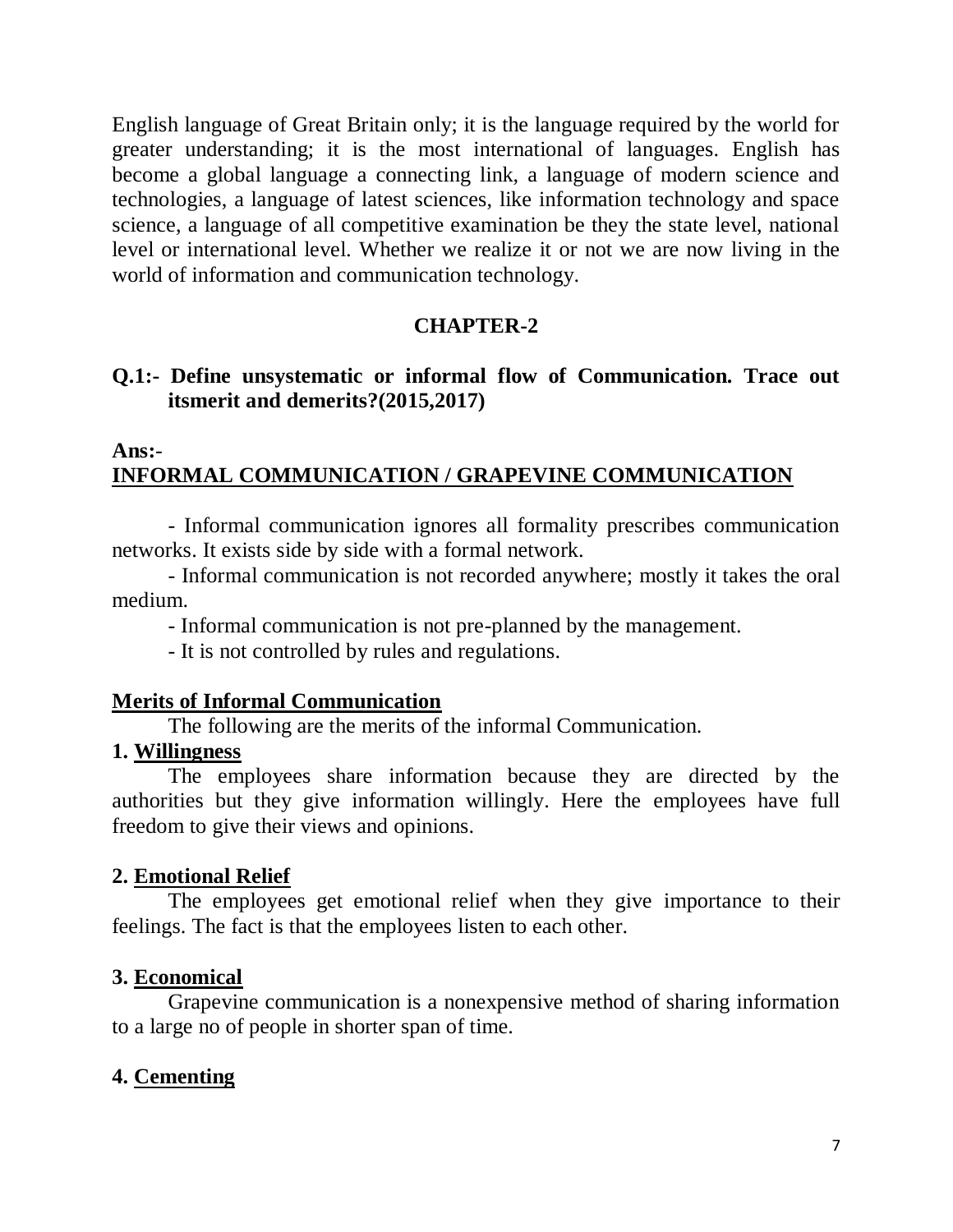Here cementing means strong. The grapevine acts as a cementing force in an organisation. The employees share their feelings with each other without any restrictions on them.

#### **Demerits of Informal Communication**

The followings are the demerits of informal Communication.

#### **1. Non Accountability**

Accountability means responsible informal communication has nothing on the record. One can't hold person responsible for any failure in the communication process.

#### **2. Misleading**

Information given through informal way may be misleading. These is no doubt in the foot grapevine carries a vital and important message but this message may not be error free.

#### **3. Personal Bias**

Every listener has a tendency to colour the message receive is accordance to his own perception. Thus, it may happen that the messages are lost while travelling in an informal network of communication.

#### **4. Harmful for the Organisation**

According to this point as discussed above, if grapevine carries an unimportant and unreliable message it may give a loss to the organisation.

#### **Q.2 :- Describe different types of formal communication.(2016)**

#### **Ans:-**

#### **Types of Formal Communication**

Formal Communication is generally divided into three types-

i) Down ward Communication

ii) Upward Communication

iii) Horizontal Communication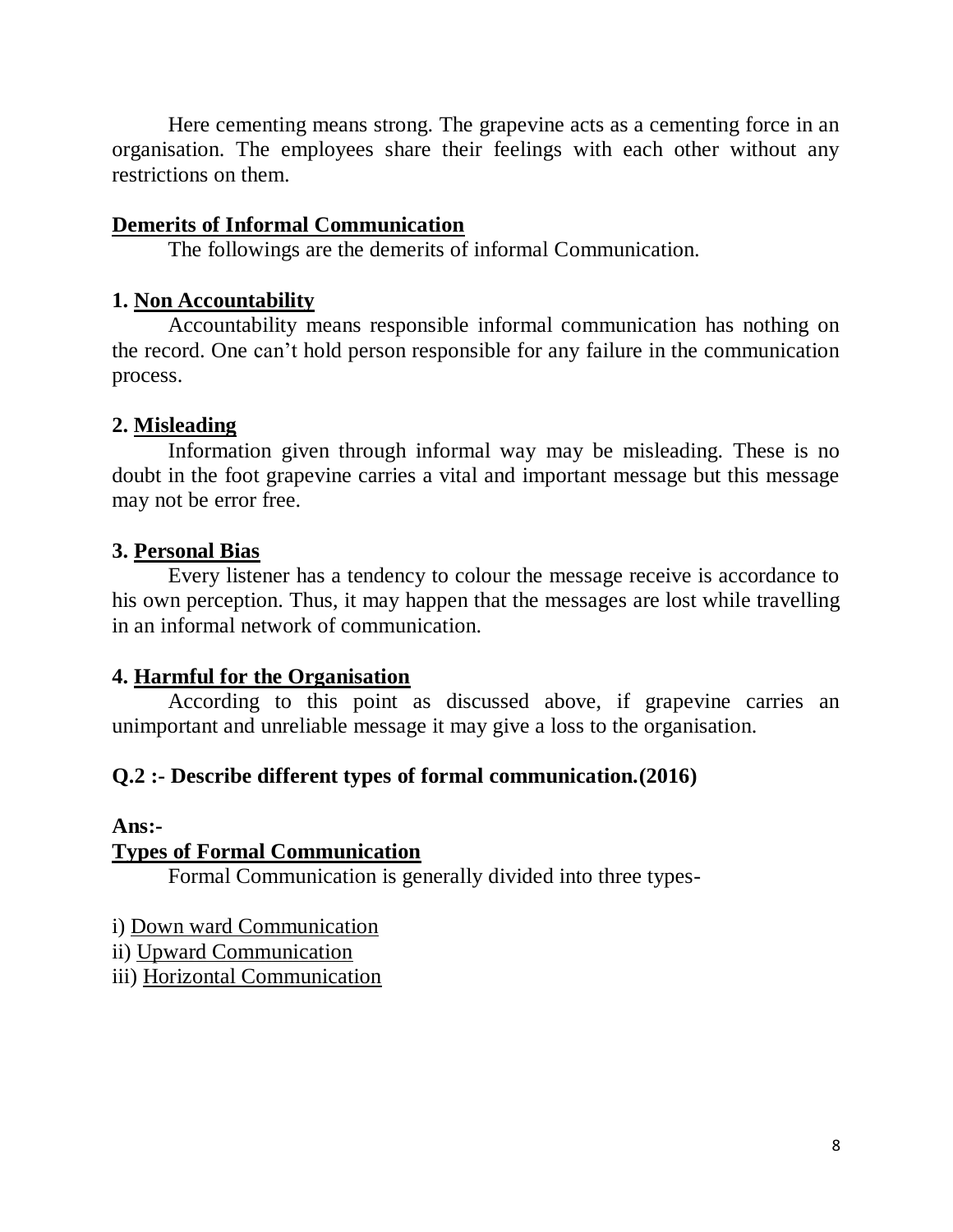

- Downward communication is the first type of formal communication.

- The information which flows from the tap level to the lower level through the middle level is known as downward communication.

- Downward communication flows down from top to bottom of a business organisation.

#### **ii) UPWARD COMMUNICATION**

Upward communication is coming under the second type of formal communication.

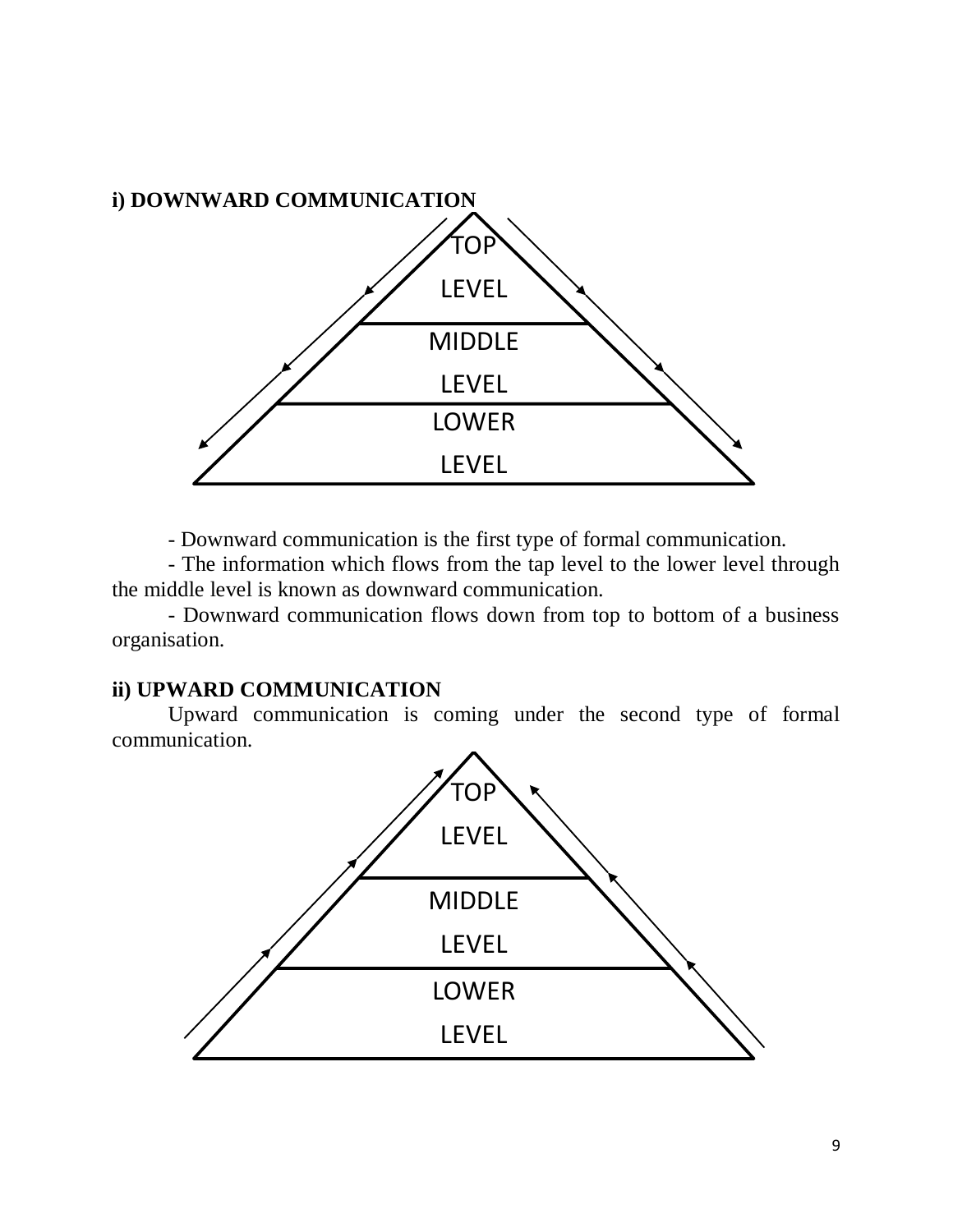- The communication whichflows from the lower level to the top levelthrough the middle level is known as Upward communication.

- The Upward communication channel provides an opportunity to the lower level employees to share their suggestion and feedback with management with their seniors.

#### **iii)HORIZONTAL COMMUNICATION**

Horizontal communication is also known as parallel communication.



- When communication flows between the same level of an organisation or between the same level of two organisation is known as horizontal / parallel communication.

- Here employees can release their frustration and tension by sharing it with other employees of their same level.

#### **Q.3:- Explain what is grapevine communication?(2016)**

#### **Ans:-**

If communication is done without maintaining the formalities prescribed by the organization, it is called informal communication. It is also known as grapevine that takes place when the people of an organization or group, especially of some level of rank gather of meet and discuss informally. It has no definite pattern or direction though it is largely horizontal in nature.

#### **Q.4:- What is formal flow of communication in an organisation?(2015,2017)**

#### **Ans:**-

In all business organisation have their own prescribed channel of communication to ensure a smooth and save flow of information. The flow of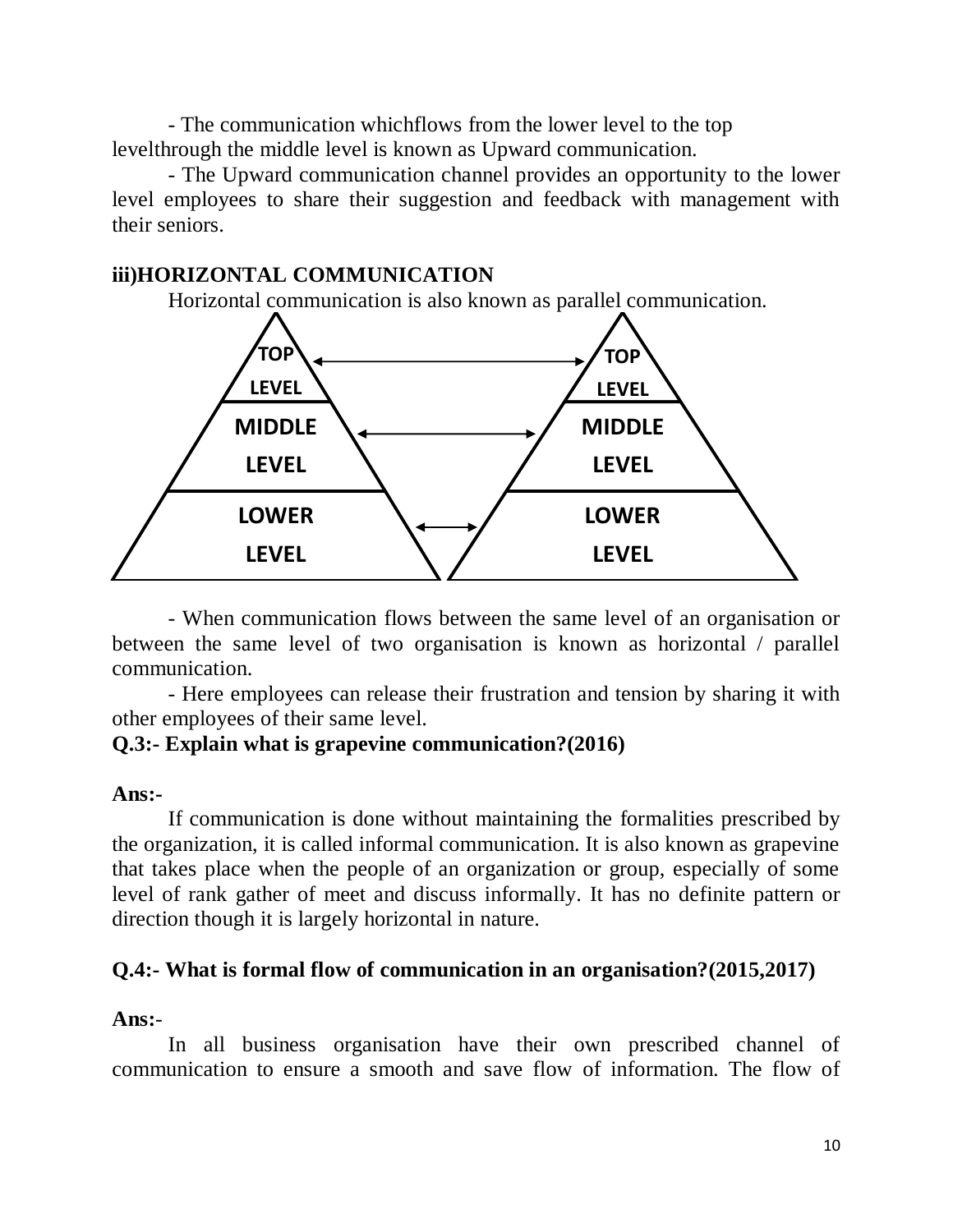information is strictly controlled and is guided by the management and the employees have to follow in letters.

#### **a) Establishes the authority of Management**

Since the information flows according to the rules by the management, the authority of management is safeguarded.

#### **b) Accountability**

In a formal flow of information, orders and directions follow a setline of authority.

#### **c) Strengthens the relationship between immediate bosses and juniors**

Since the information is conveyed through proper channels the immediate basses are supposed to be in touch with their sub- ordinates to collect information from them and inturn disseminate intended messages to them.

#### **d) Uniformity**

A formal communication ensures uniformity in dissemination of information in an organisation since all the employees are to be conveyed information through a prescribed channel. There is no scope of communication gap.

#### **e) Authenticity of information**

Since the information convey is rotated through proper channel and is indicated by concerned managers the employees can trust this short of information.

### **Q.5:- SHORT NOTES (2015,2016,2017)**

#### **i) Facial expression:-**

A facial expression is one or more motions or positions of the muscles beneath the skin of the face. According to one set of controversial theories, these movements convey the emotional state of an individual to observe. Facial expressions are a form of nonverbal communication.

#### **ii) Use of plain English:-**

Plain English is clear, straightforward expression, using only as many words as are necessary.It is a language that avoids obscurity,Inflated vocabulary and convoluted sentence construction. It is not baby talk, nor is it asimplified version of the English language. Writers of plain English let their audience concentrate on the message instead of being distracted by complicated language. They make sure that their audience understands the message easily."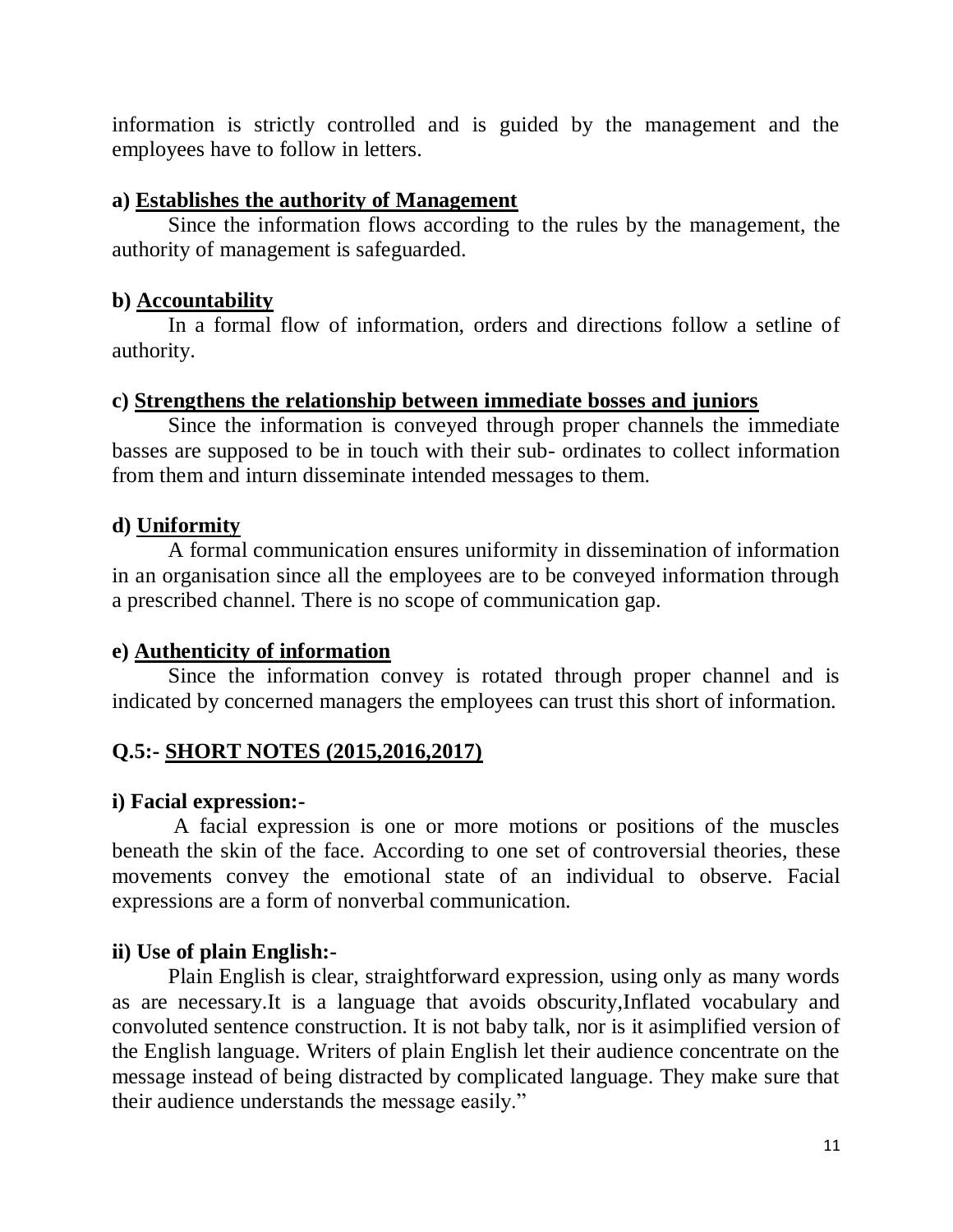#### **iii) Downward communication:-**

Downward communication occurs when information and messages flow down through an organization's formal chain of command of hierarchical structure. In other words, messages and orders start at the upper levels of the organizational hierarchy and move down toward the bottom levels, Responses to downward communications move up along the same path.

#### **iv) Audience:-**

An Audience is a group of people who participate in a show or encounter a work of art, literature( in which they are called "readers"), video games (in which they are called "players") , or academics in any medium.

#### **v) Message:-**

A messageis a discrete unit of communication intended by the source for consumption by some recipient or group of recipients. A message may be delivered by various means, including courier, telegraphy, carrier pigeon and electronic bus. A message can be the content of a broadcast. An interactive exchange of messages forms a conversation.

| Q.6:-Differencebetween | <i>interpersonal</i> | and | intrapersonal |
|------------------------|----------------------|-----|---------------|
| communication?(2017)   |                      |     |               |

#### **Ans:-**

**i)**The difference is that intrapersonal refers to relationships or actions that take place between two or more people while intrapersonal refers to things that go on exclusively within one person.

**ii)**Interpersonal communication is the type of communication that take place between different people.But intrapersonal communication is the communication that occurs within an individual.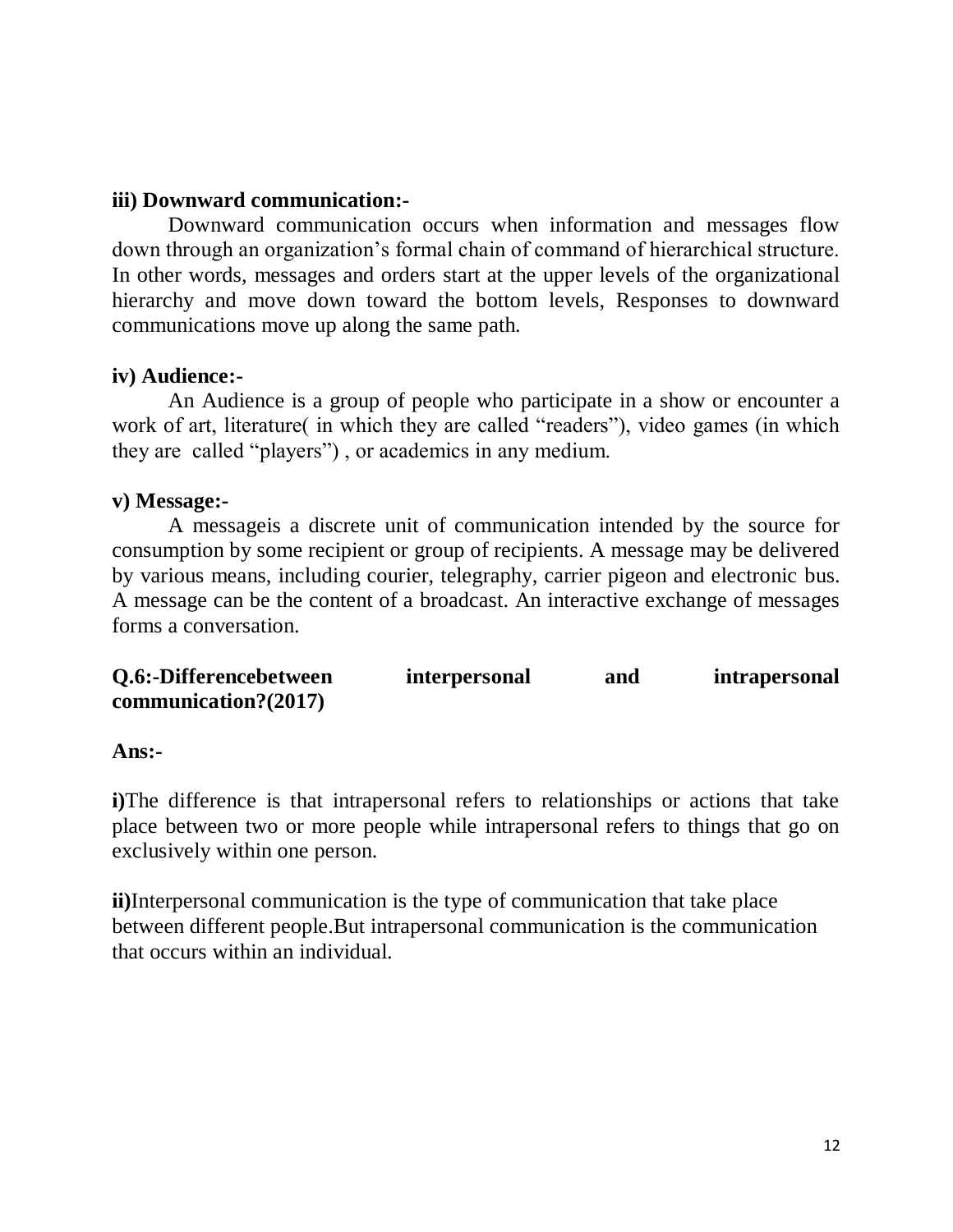#### **CHAPTER-3**

#### **Q.1:- Give a short note on Semantic barrier.(2016)**

#### **Ans:-**

Semantic barriers, recently, there has been a good deal of criticism on those theories which opine that the text has a fixed and definite meaning. And it has been clearly proved that that the text or words do not have a fixed meaning, it is the reader or listener who instills his own meaning to words or text. It means a same word can convey different meanings to different people. In fact, it is the context in which a word is understood, decides its meaning. Therefore in a communication process, it may happen that the sender uses the same word to convey his meaning but the listener may attribute a different connotation (a meaning in addition to or a part from the thing explicitly named of described by a word) to it and understand a meaning different than what the sender intended to convey. Thus people colour the meanings of words according to their own perceptions and understanding of the given context.

#### **Q.2:- Define "barrier". How barriers to communication can be overcome? Suggest at least five remedies.(2016,2017)**

#### **Ans:-**

#### **BARRIERS IN COMMUNICATION**

-Barriers are nothing but the problems which we are facing during communication.

- Everybody has interesting thoughts floating in their mind; however a few are able to communicate them effectively.

- If the receiver gets the original message send by the sender it is known as effective communication. But if the receiver is not able to get the original message sendby the sender then communication barriers are working between the sender and the receiver.

#### **BARRIERS AND OVERCOMING / SOLUTIONS**

#### *1. Noise Barrier:*

Noise is the unwanted sound or disturbing signals that interfere with the transmission of useful signals and reduce the clarity and effectiveness of communication.

#### *Overcoming*

Stop communicating during the level of noise is very high, can be a solution or communicating by going away from the place of noise production can be another solution.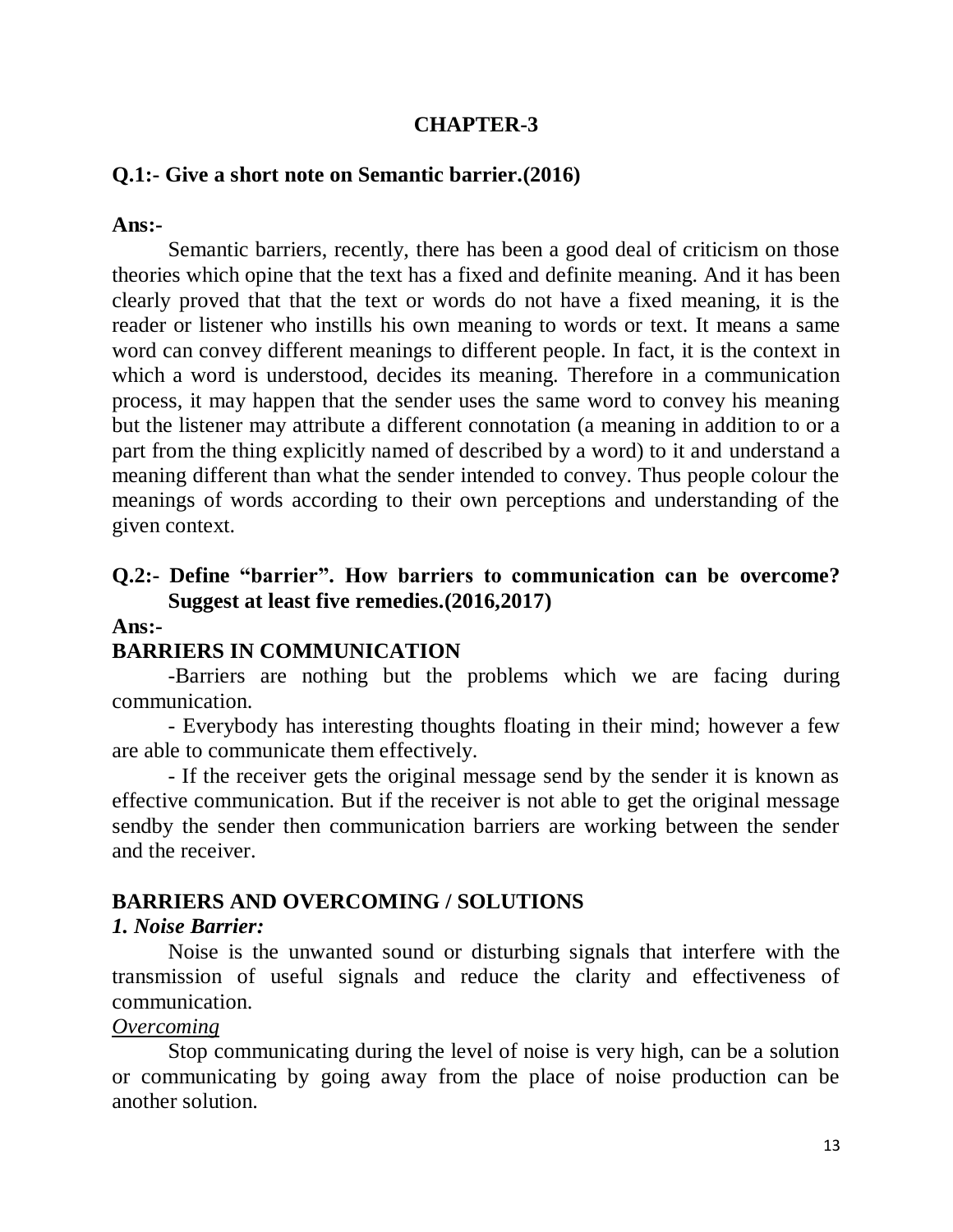#### *2. Lack of knowledge:*

Due to lack of knowledge about a particular matter and cause communication failure.

#### *Overcoming*

Gaining knowledge about that matter can solve the problem.

#### *3. Technical Barrier:*

Sometimes technical problems or technology failure can lead to communication failure.

#### *Overcoming*

Communicating after the problem is over will be the solution.

#### *4. Poor communication skill:*

When the sender is unable to communicate properly then communication process fails. This is because of the lack of communication skill of the sender or the receiver.

#### *Overcoming*

Good communication skill is the best solution.

#### *5. Poor listening skill:*

Not listening properly and giving the answers is another problem.

#### *Overcoming*

Listening and Understanding properly is a solution.

#### *6. Lack of Similar Language:*

Due to different languages sometimes we miss what is being communicated to us. Because of different languages sometimes we will not be able to communicate properly.

#### *Overcoming*

Communicating in a common language can be solution.

#### *7. Laziness:*

Due to our laziness we miss some of the things which are being communicated to us.

#### *Overcoming*

Not to be absent minded can be a solution.

#### *8. Semantic Barrier:*

Due to similarity in pronunciation of some words we face difficulty in communication. Here semantic means similar pronunciation of some words.

#### *Overcoming*

More clarification is needed when we use these types of words.

#### *9. Distance Barrier:*

Distance between the sender and receiver also affects the communication. *Overcoming*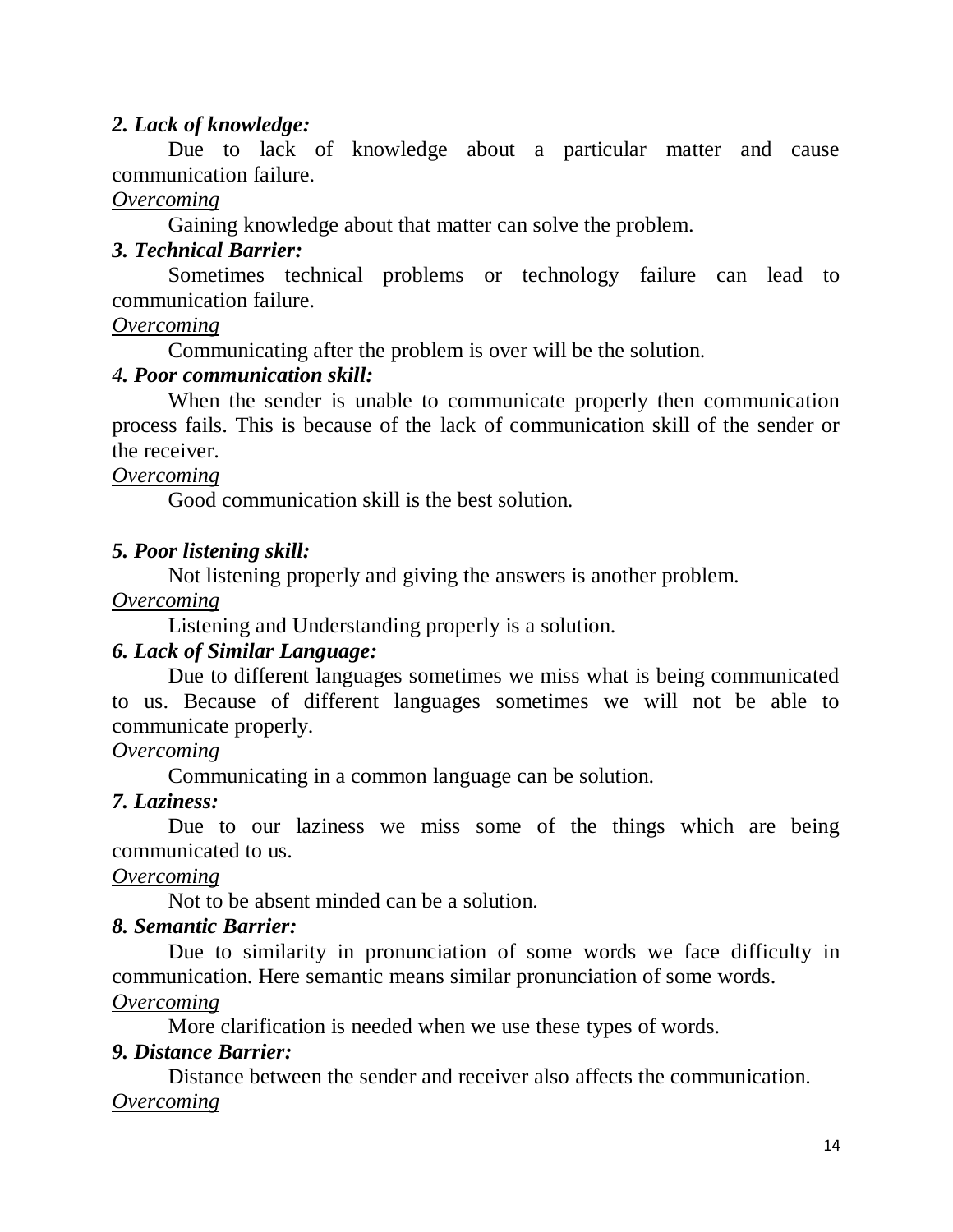Use of proper media or source is required while communicating.

### **Q.3:- What is Environmental Barriers?(2015)**

#### **Ans:-**

Environmental barriers to communication are any part of the environment of surroundings that can prevent communication or getting in touch with another person or something else. There are a huge number of environmental barriers.

Time/ place/ space/ climate and Noise are the generally accepted barriers to communication. These factors are powerful enough to block or alter the communication of a message completely.

#### **CHAPTER-4**

#### **Q.1- What is Visual sign and what are its demerits?(2015,2017)**

#### **Ans:-**

Visual Sign is a Sub-domain of Semiotics that analyses the way visual images communicate a message. A sign can be a word, Sound or Visual image.

#### **Demerits:-**

*i) Costly-*The Visual methods of communication are more costly than those of other methods.

*ii) Complex presentation-* Sometimes visual presentation of information becomes complex.

*iii*) Wastage of time- Sometimes visual techniques take much time to communicate.

*iv) Others problems-*Ambiguity? Situation problem, delays in taking decision.

#### **Q.2:- Define Posture. Give two examples.(2016)**

#### **Ans:**-

Posture is the position of a body while standing of sitting. An Example of posture is standing straight and moving your head.

#### **Q.3:-Short note on Sound signals.(2015,2017)**

**Ans:-**i) Sound signal processing is the intentional alteration of audio signals. ii) As audio signals may be electronically represented in either digital or analog format.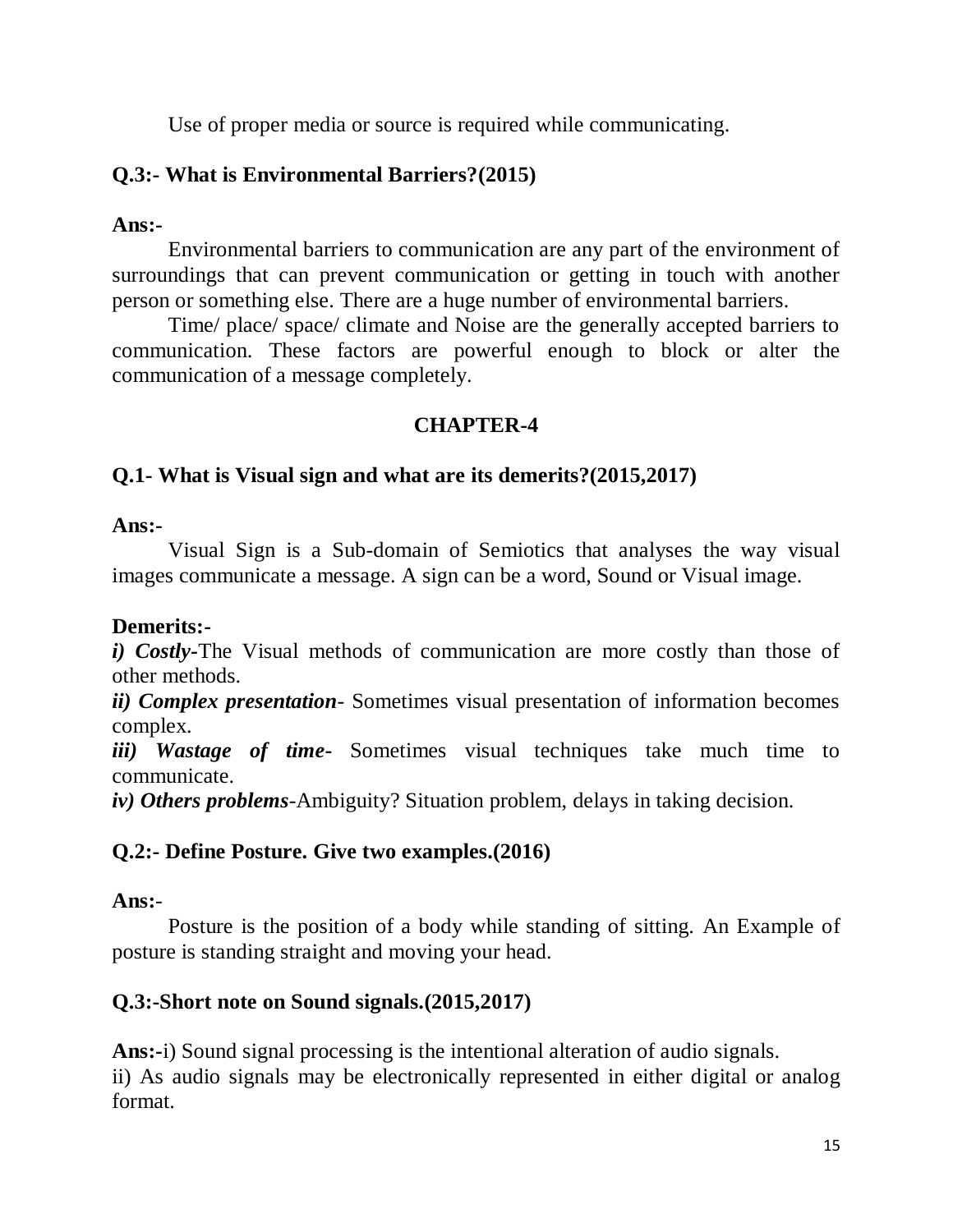iii) Diginal processors operate mathematically on the digital representation of that signal.

#### **Q.4:- Write in brief about Proxemics.(2016)**

**Ans**.- People often refer to their need for "personal space", which is also an important type of nonverbal communication . The amount of distance we need and the amount of space we perceive as belonging to us is influenced by a number of factors including social norms, situational factors, personality characteristics and level of familiarity. For example, the amount of personal space needed when having a casual conversation with another person usually varies between 18 inches to four feet. On the other hand, the personal distance needed when speaking to a crowd of people is around 10 to 12 feet.

#### **Q.5:- Define "Kinesics". Discuss different areas of "Kinesics"?(2016,2017)**

#### **Ans:-**

Kinesics is the interpretation of body motion communication , such as :- Facial expressions and gesturers , non -verbal behaviour related to movement of any part of the body or the body as a whole. Kinesicsbehaviourinclude mutual gaze, smiling, facial warmth or pleasantness, childlifebehaviours, direct body orientation etc.

Different areas of Kinesics are as follows:-

**(i) Facial Expression-** Facial expression is responsible for a huge proportion of nonverbal communication. Consider how much information can be conveyed with a smile or a frown. While nonverbal communication and behavior can vary dramatically between cultures, the facial expressions for happiness, sadness, anger, and fear are similar throughout the world.

**(ii) Gestures-** Deliberate movements and signals are an important way to communicate meaning without words. Common gestures include waving, Pointing, and using fingers to indicate number amounts. Other gestures are arbitrary and related to culture.

**(iii) Occulesics**-**Eye behaviour**- Eye can also radiate non verbal messages. Even the shift of eyes or eyebrows can convey different signals. Eyes play an important role in non verbal communication.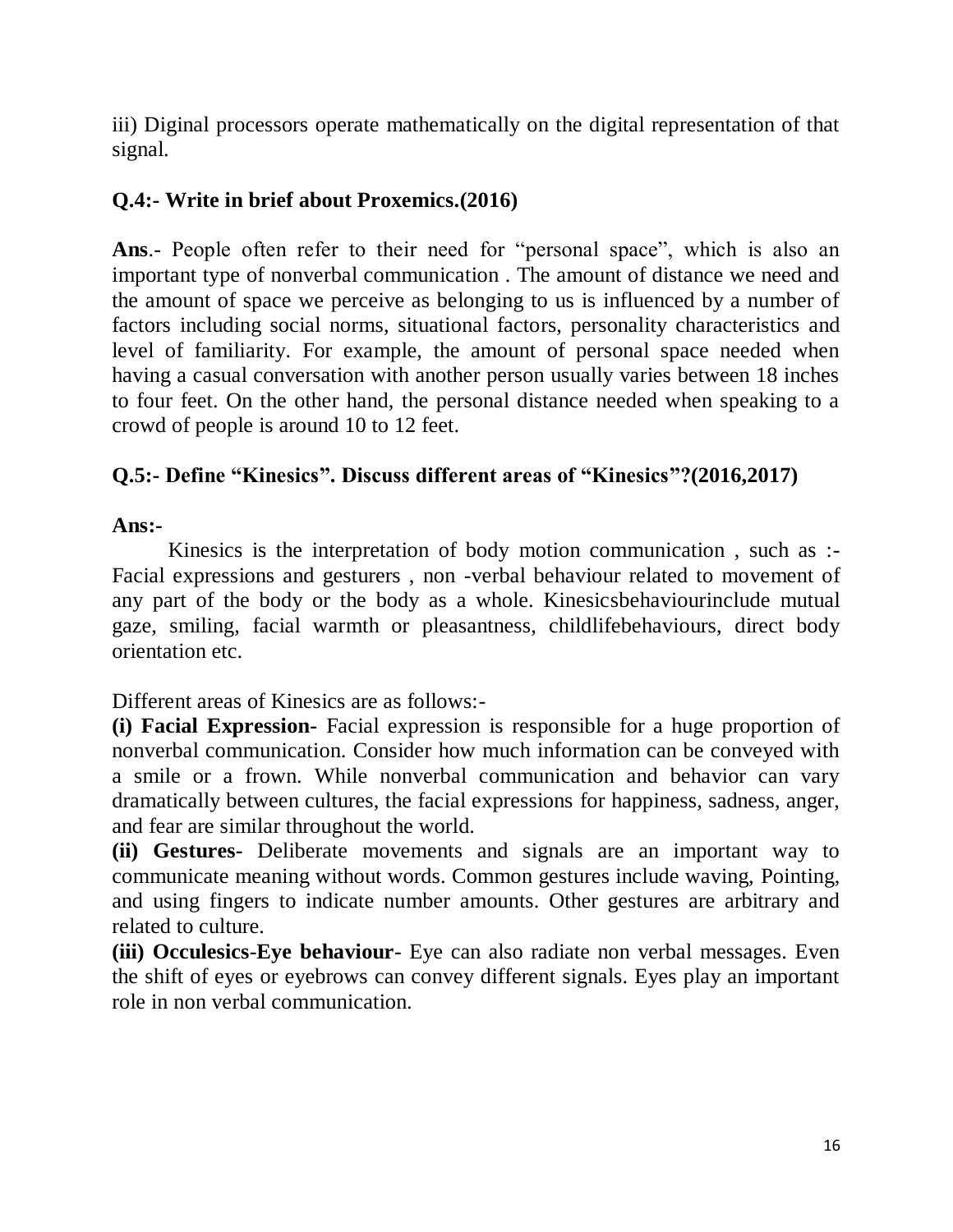#### **Q.6:- Difference between "Personal Space" & "Public Space".((2016)**

#### **Ans:**-

*A public space* is a social space that is generally open and accessible to people. Roads, public squares, parks and beaches are typically considered public space. Government buildings which are open to the public, such as public libraries are public space. Although not considered public space, privately owned buildings or property visible from sidewalks and public thoroughfares may affect the public visual landscape, for example, by outdoor advertising.

*Private Space* is the region surrounding a person which they regard as psychologically theirs. Most people value their personal space and feeel discomfort, anger, or anxiety when their personal space is encroached. Permitting a person to enter personal space and entering somebody else's personal space are indicators of perception of the relationship between the people. There is an intimate zone reserved for lovers, children and close family members. There is another zone used for conversations with friends, to chat with associates and in group discussions; a further zone is reserved for strangers, newly formed groups, and new acquaintances; and a fourth zone is used for speeches. lectures and theater; essentially, public distance is that range reserved for larger audiences.

#### **CHAPTER-5**

**Q.1:- Write an application to the hostel-superintendent requesting him/her to allow you to go to your native place to attend the marriage ceremony of your elder brother seek permission for 4 days.(2015,2016)**

**Ans:-**

**To**

**The Hostel-Superintendent, Cambridge School of Engineering, Balasore. Date:-12thjan. 2018 Sub:- Seeking leave for brothers marriage**

**Sir,**

With due respect and humble submission I Sri Manoj Das student of 1st year Electrical branch studying in BSE College and staying in BSE hostel beg to state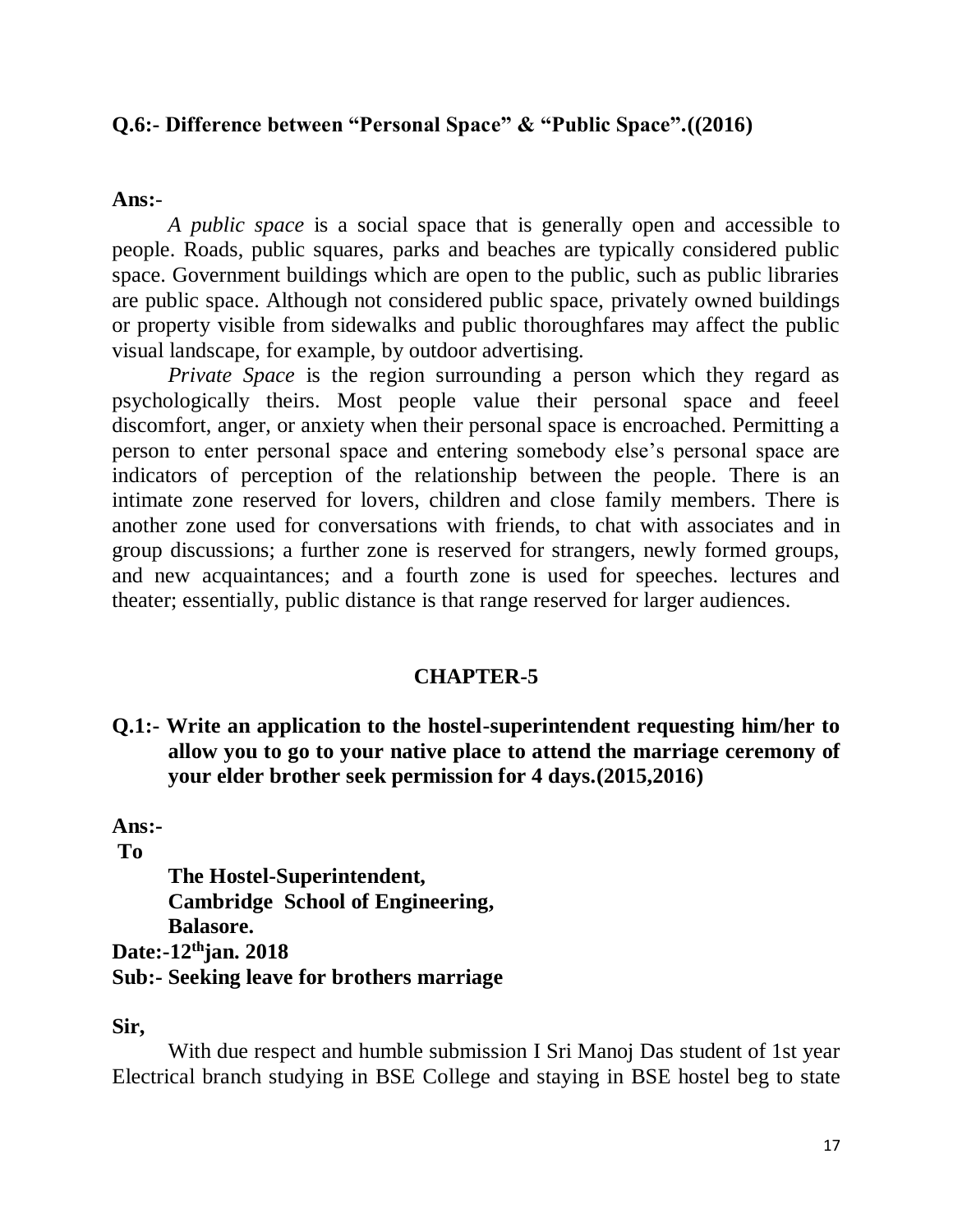that from 14/01/17 to 17/1/17Iwant leave from hostel to attend my elder brother's marriage ceremony in my native place.

Therefore, I request you to kindly grant my leave application for the above mentioned days and allow me to go to my home for which I shall remain grateful to you.

Yours faithfully,

Dt.12/01/19

**Baleshwar** Manoj Das.

#### **Roll-16E58 Branch- Electrical**

**Q.2:- Write a letter of complaint and ask for replacement of 30 packets out of 100 packets of 07 watt LED bulbs from your Supplier.(2016,2017)**

**Ans:-**

**104/b Gyanesh Complex Kharabelanagar 10th jan. 2017 The manager Das light & light, Industrial complex Bhubaneswar.**

#### **Sub:- Supply of defective products**

Dear Sir,

Your company has been true to its name for the last twenty years. Its trusted name has attracted millions of customers to its products. We have also been your regular customers since long. But recent experience has not been too good and would like to raise queries.

Last week, I Purchased 100 packets of 07 watt LED bulbs, from which we found that 30 packets of LED bulbs were not working properly.

So, kindly replace all this 30 packets of defective goods as soon as possible. This will save from unnecessary bother.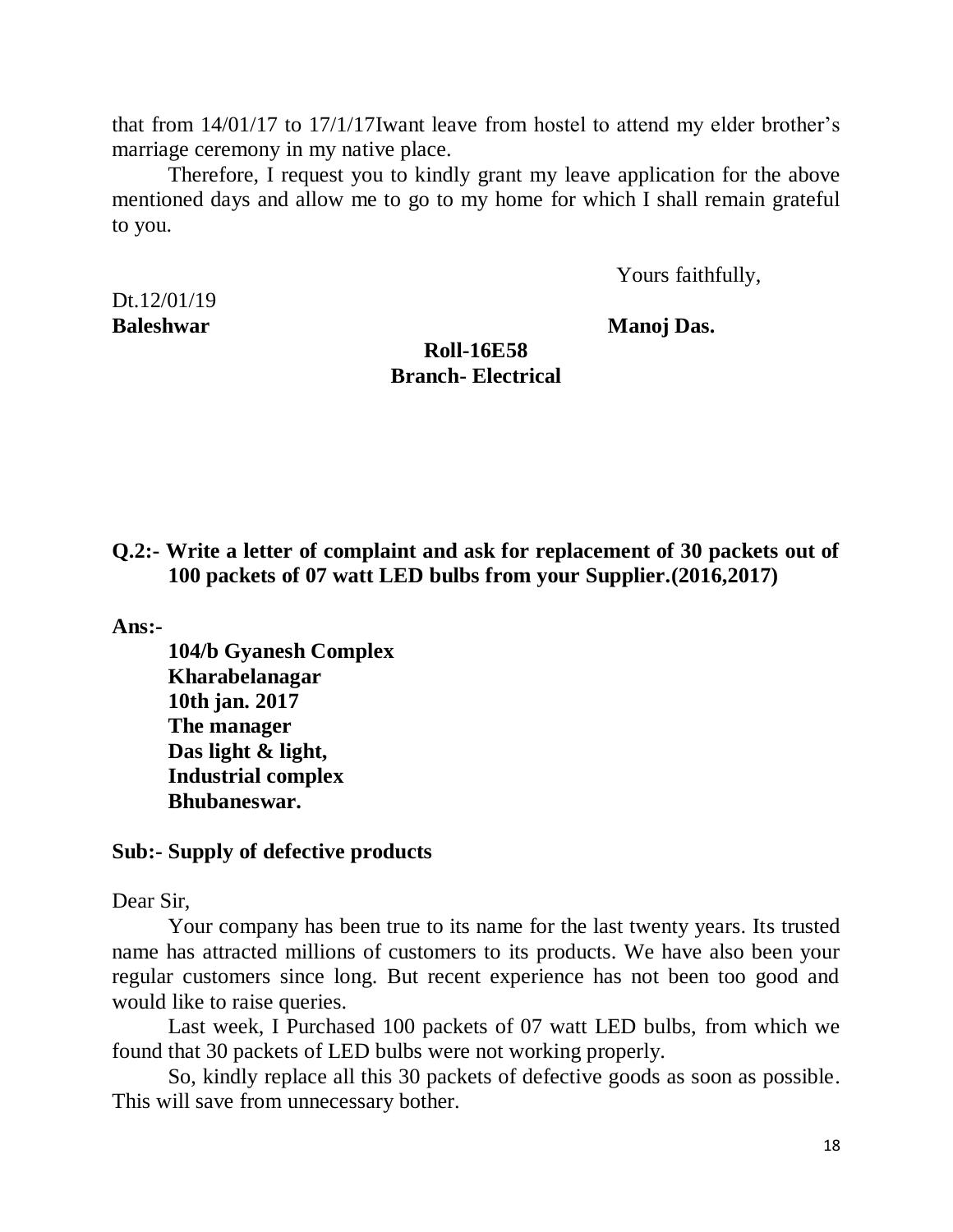I request you for a prompt positive response in this regard.

Yours sincerely,

#### **Deepak Mohanty**

#### **Encl:- Attested Photocopy of the bill for LED Bulbs.**

**Q.3:- You are a staff reporter of Indian Express. Write a report on a road accident including details about people injured, their number and approximate age and extent of loss and damage in not more than 80-100 words.(2015,2016,2017)**

#### **Ans:**-

Unsafe on the roads: 'Car race' kills

Pedestrian, 1 dead after van hits motorcycle.

A race between the drivers of a Thar Jeep and a Toyota Innova resulted in the death of a pedestrian in sector 9 late Tuesday evening. A 30-year-Old man was killed in another road accident at Kaimwala. Police have arrested the accused drivers in both cases.

According to the Police, some youths were racing on the dividing road of Sutar 9 and 4. An Innova hit Ajay(19), an employee at Sub-Zero gym in sector 9 who was crossing the road . He was taken to Government Multi-SpecialtyHospital(GMSH), Sector 16, Where he succumbed to secure head injuries. Family members of Ajay said some passersby told them that the Innova car was going at a high speed. Police attracted the car driver, identified as Yuvraj, a student of Chitkara University.

#### **OR**

#### **TRUCK HITS MARUTI: DRIVER INJURED**

Noida, November13

A horrific head on collision between a truck and a Maruti car took place near Noida 12 km from Ghaziabad at 10:45 P.m.The driver of the truck lost control and hit the Maruti car. It is reported that a while Maruit car was coming from opposite side at the high speed when a truck whose driver was drunk came from the opposite direction and dashed into the car. Both the drivers violated the speed limit which led to the accident. The driver of the Maruti car received serious head injuries and was admitted to a nearby hospital. The accident led to lot of confusion on the road. Since it happened on the highway, there was a long traffic jam, The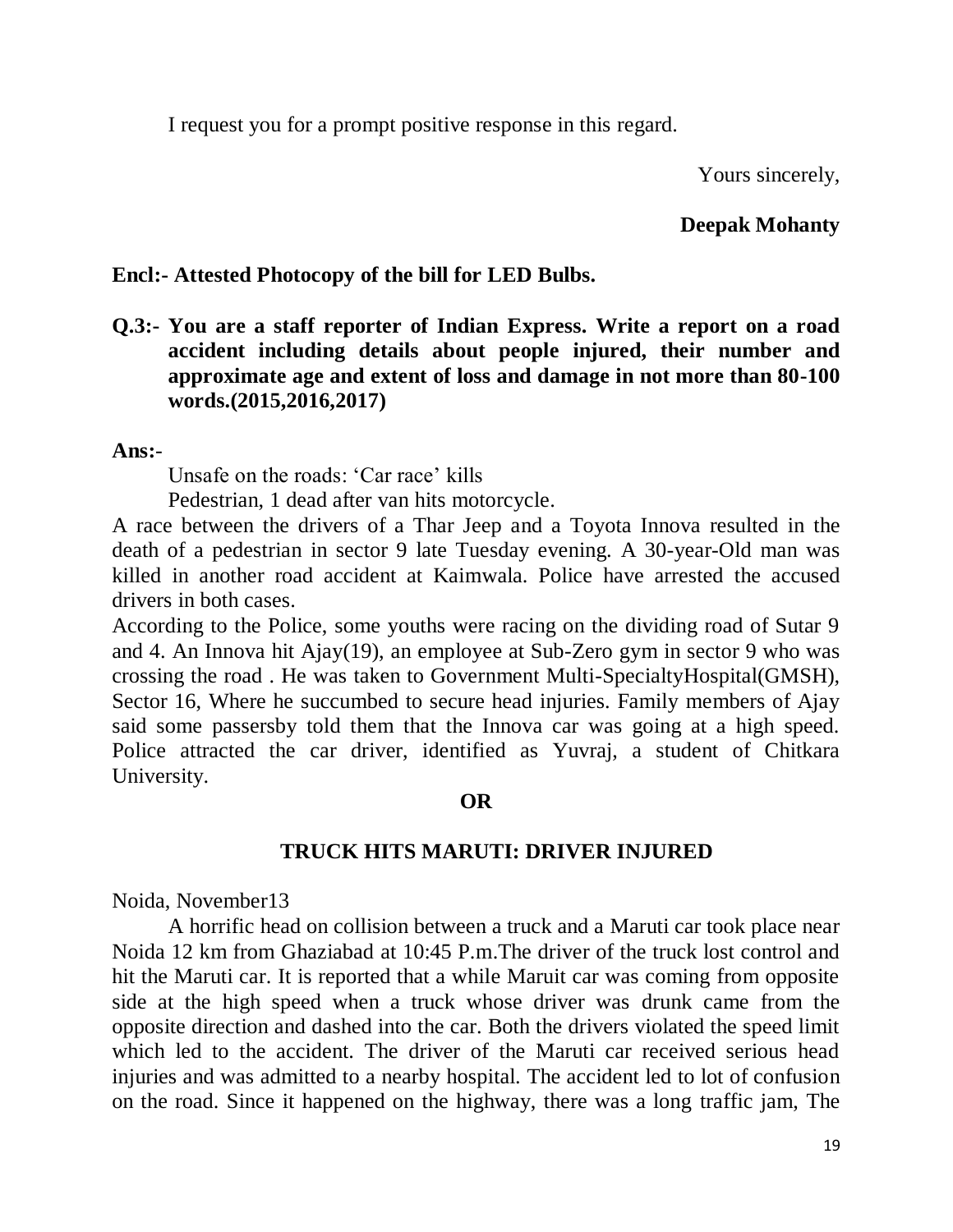Noida police came and helped in clearing the traffic. Within two hours the traffic was brought under control and vehicles started moving smoothly only after removal of the damaged vehicles. The Police have registered a case of negligent and rash driving against both the drivers.

#### **Q.4:- Paragraph Writing(2015,2016)**

#### *i) A Holy place I have visited:*

The Balaji Temple is located in a small village named Salasar in the Sikar district of Rajasthan. It houses the image of Lord Hanuman. The temple is a built ovear 5 acres of land. The walls and ceilings of the main hall are covered with plates of silver. In spite of the huge rush of the devotees flanking here from all parts of the country, there is perfect peace and quiet in the atmosphere. People can be seen waiting in mile long serpentine queues to have a glimpse of the Lord. The air conditioned halls and corridors provide a respite to the devotees as they enter the portals of the temple. The sweet smell of incense and fragrance of flowers is quite refreshing. The "Prasad" and "Parikrama" round the dome housing the image revives the sagging spirits.

#### *ii) My Favourite Leader:*

There is no dearth of leaders in India. I like Dr. Arvinda Sharma the most. He is a young and dynamic politician. He gave up his medical practice to join politics. He started welfare work for the masses in our district before joining politics. He gained the faith and confidence a synonym for success. If the promises something, he tries his level best to accomplish it. He is social aswell as sociable, confident, co- operative, outspoken and optimistic. He is our representative to the Parilament . May he live long.

#### *iii)A Chain snatching Incident:*

Last Thursday, on 2nd April, 200X, I was waiting for my school bus at MayurVihar bus stop (phase-i). It was about 8.30 a.m. The Office-goers had started pouring in and formed queues for separate bus routes. Suddenly a motor cyclist came towards the shelter for passengers. The young man slowed down his bike near a young lady. In a twinkle of eye he snatched her necklace and purse and rode away fast. The screams of the young lady attracted the attention of others. I had scribbled the registration number of the vehicle. I gave it to the lady. Some gentlemen escorted her to the police station to lodge a complaint against this chainsnatching incident.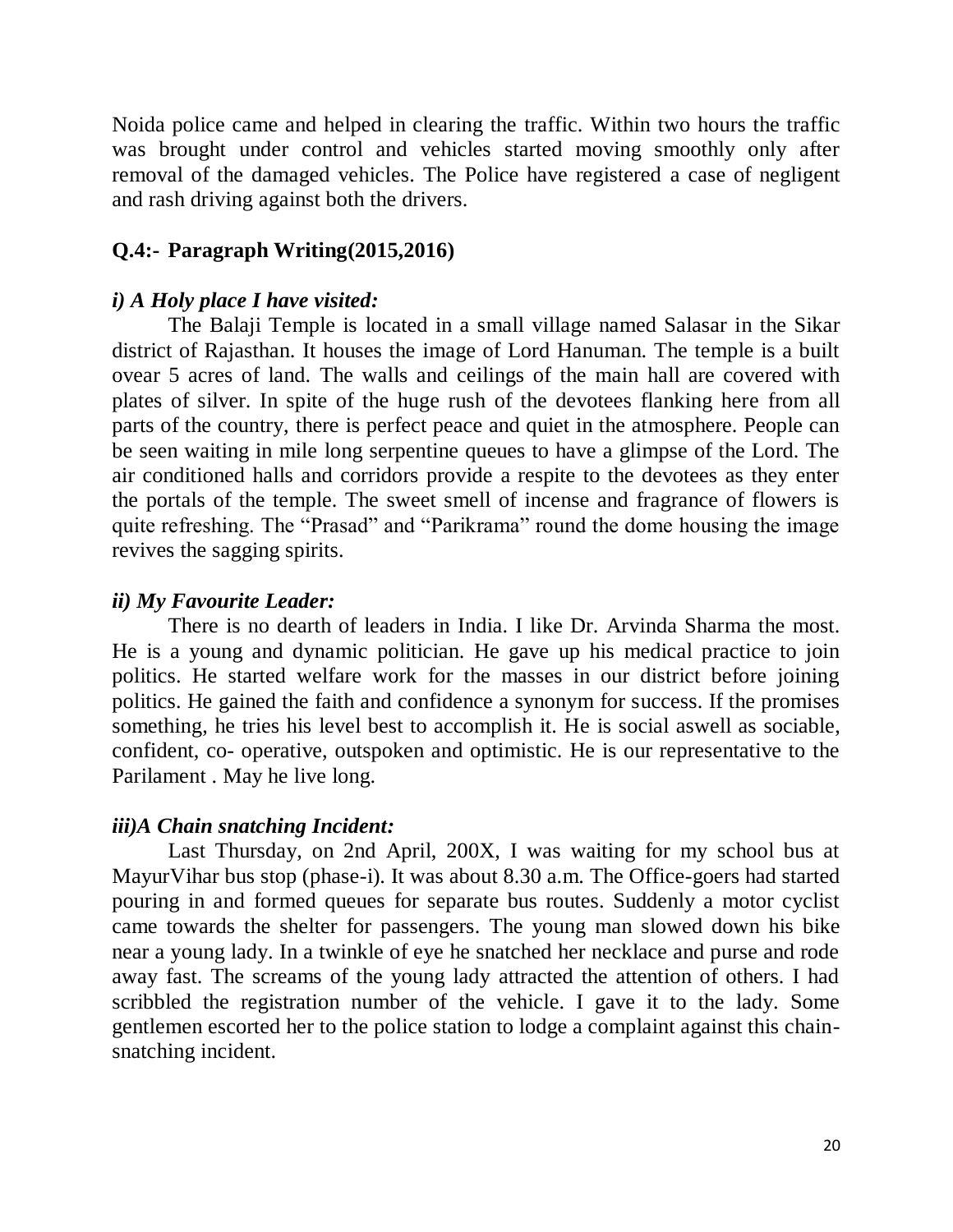**Q.5:- New age requires 01 nos. of diploma holders in Information Technology to appoint as technicians. Salary negotiable for experience holders, Freshers can apply with requisite skills. Apply to recruitment cell, New age, Head office B/92, Chandaka Industrial Estate, Bhubaneswar. Respond to the above Advt. and draft a job application with your C.V/ Bio-data.(2015,2016,2017)**

**Ans:-**

**Recruitment Cell, New age, Head Office, B/92, Chandaka Estate, BBSR. The managing Director, Chandaka Estate. Bhubaneswar.**

Dear Sir,

#### **Sub:- Application for the post of Technicians**

In response to your advertisement in "The Samaj" dated Jan, o5, 2017 for a technician, I would be grateful if you consider a short account of my character and capabilities.

I am a hardworking and honest person, who is passionate about all the technical and practical work in the company.

I shall be available for an interview on any day of your convenience.

If selected, I assure you that I shall work with utmost devotion and sincerity to your full satisfaction.

Hoping for a favourable response.

#### **Yours faithfully,**

**Deepak Das.**

#### **Encl:- (Bio-data and Testimonials)**

#### **BIO-DATA**

**Name-** Deepak Das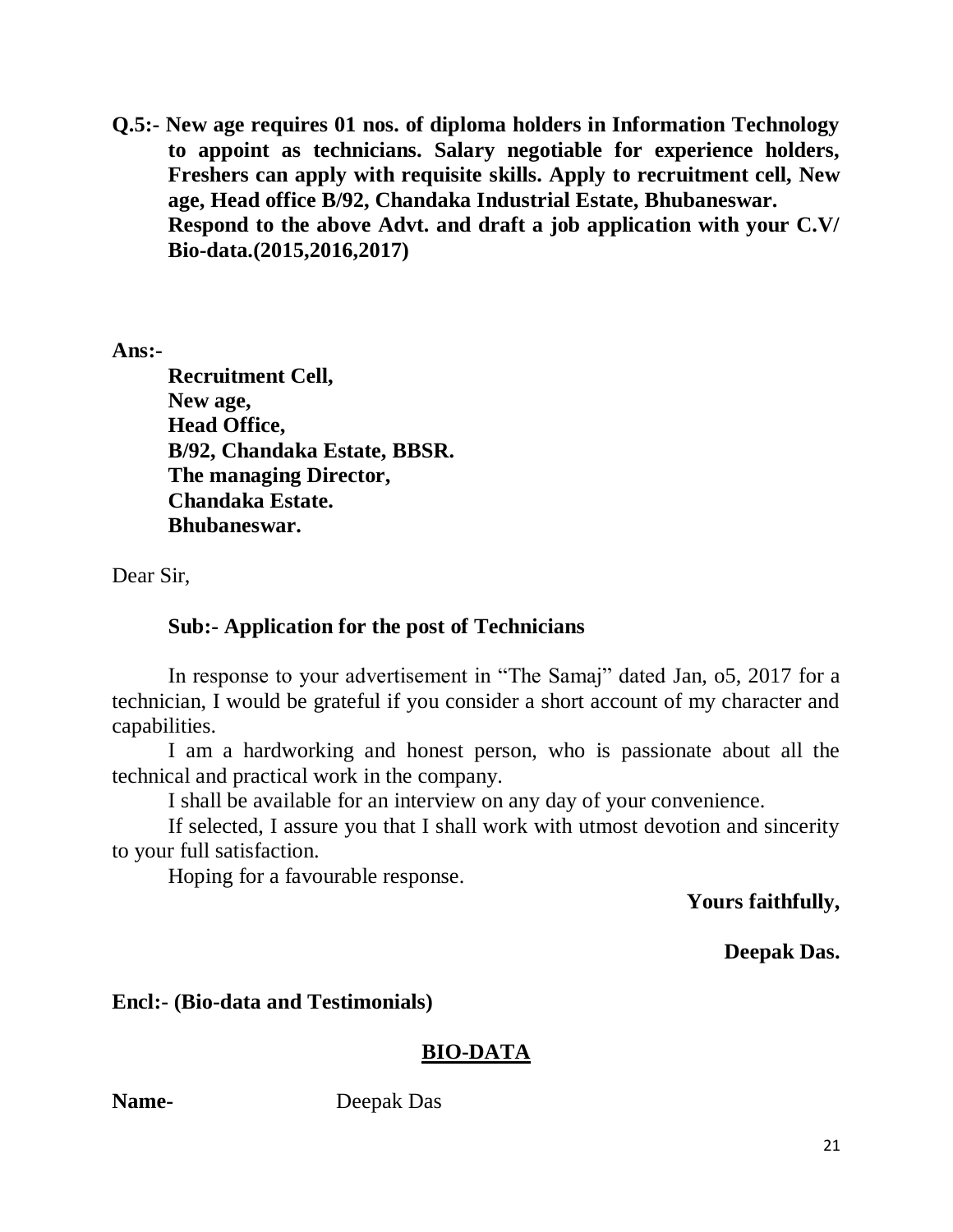| <b>Father's Name-</b>   | <b>Ranjit Das</b>            |
|-------------------------|------------------------------|
| <b>Mother's Name-</b>   | Smita Das                    |
| <b>Address-</b>         | 44, BasantVihar, Bhubaneswar |
| Age-                    | 30 years                     |
| <b>Maritial Status-</b> | Unmarried                    |
| <b>Nationality -</b>    | Indian                       |
| Gender-                 | Male                         |

#### **Educational Qualification:**

| Year | Name of               | <b>Qulification</b> | <b>Total</b> | marks   | $\frac{0}{0}$ |
|------|-----------------------|---------------------|--------------|---------|---------------|
|      | school/college        |                     | marks        | secured |               |
| 2018 | <b>BCET, Balasore</b> | <b>B.tech</b>       | 2000         | 1650    | 82.5          |
| 2015 | <b>BSE, Balasore</b>  | <b>Diploma</b>      | 4500         | 3750    | 84            |
| 2012 | <b>Town High</b>      | 10th                | 600          | 455     | 75.83         |
|      | school, Balasore      |                     |              |         |               |

**Experience-** 2 years experience as a technician in Bhargabi Estate **Hobbies-** Reading& listening tomusic **Salary drawn-** Rs.12,000/- pm **Languages known-** Odia, Hindi, English **Declaration:** I here by that all the above information is to my best knowledge.

PLACE:BALASORE Signature **DATE:** DEEPAK DAS

#### **Q.6:- Prepare a report on an exhibition you have visited and submit it to your principal.(2016,2017)**

#### **Ans:-**

The Annual Science Exhibition was held at our school on 14 August 2013. It is organised every year with a view to encourage and inculcate a scientific temper amongst students. The students showcase their talents in Science, Mathematics, languages and Social Science. Our honourable Chief Guest for the occasion was Mr. Naveen Chawla, former Election Commissioner of India.

Distinct venues were allotted for the different subjects for the displays of projects made by the students. As one entered the Reception area itself,one could